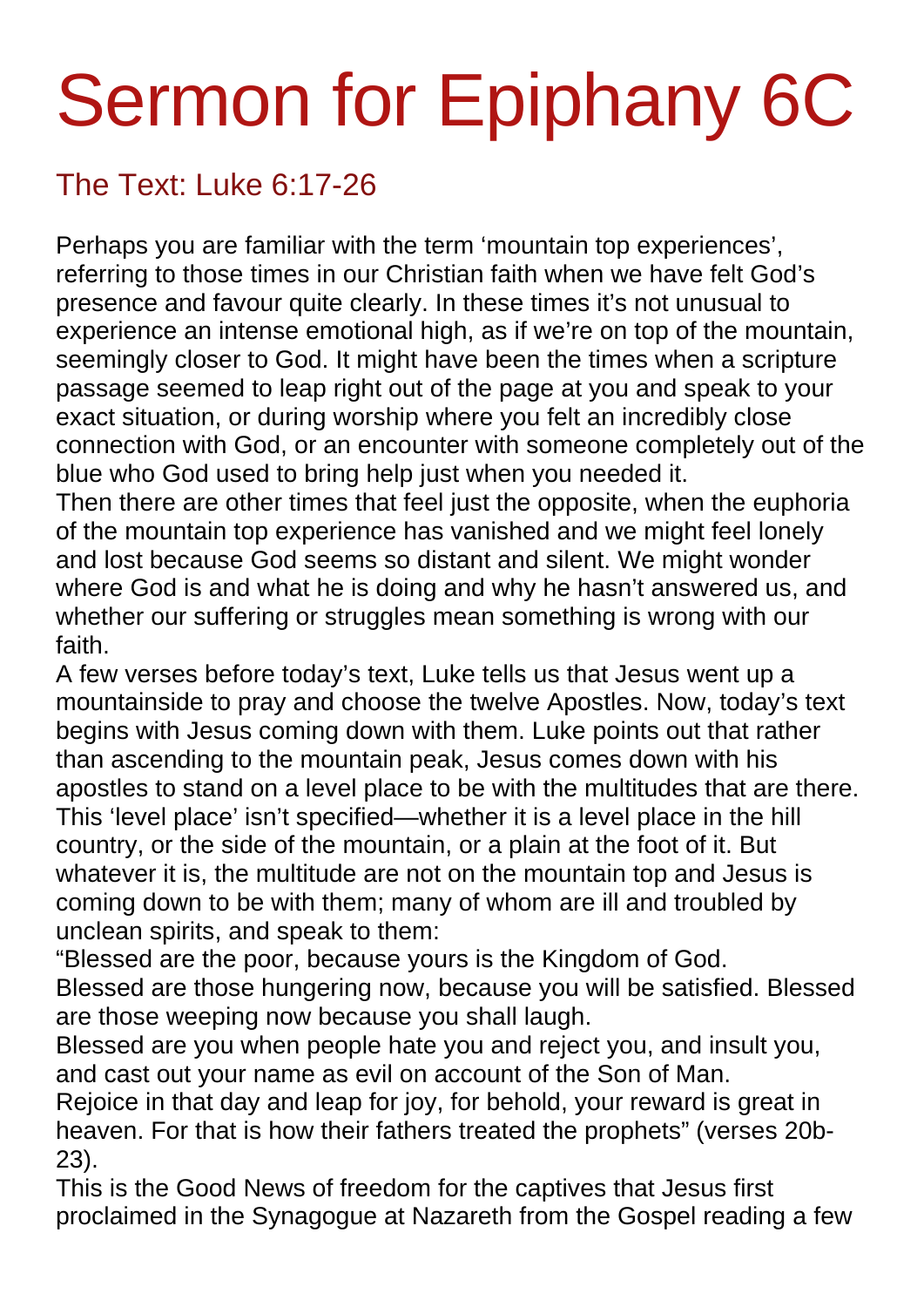weeks ago. Luke tells us that Jesus is present among sinners; not only those from Israel but the Gentiles beyond, represented by the regions of Tyre and Sidon. He is among the crowds with their ill and diseased, and those troubled by unclean, or unholy, spirits; manifestations of death and the Kingdom of Darkness at work in the world. Jesus is there pronouncing blessing to those who look to him for the saving help they need, from the first words he says in our text: "Blessed are the poor because yours is the Kingdom of God."

Jesus doesn't simply mean all who are financially poor will be blessed and the wealthy won't be, since financial wealth—or lack of it—doesn't determine exclusion from and inclusion into God's kingdom.

Jesus is talking about our spiritual condition. To be poor in spirit is the natural condition of all humanity ever since Adam and Eve placed their own reason and will over what God had said in the Garden of Eden, making themselves to be their own authority. Since that day all of humanity in our natural state is captive to that same condition of 'my will be done.' We all fall to the temptations of the devil to follow the way of the world which says: "You are number one; you have the right to do whatever you want whenever you want to. You are the final authority, you decide what is moral and what isn't."

That sin manifests in so many ways. The world tells us that we should go, and do, and be—whatever it is that makes us feel fulfilled…*whatever,*  even at the expense of others. The world tells us that the only irresponsibility is restraint.

This is the way of the rich; a picture of those who have turned to whatever it is apart from Christ that promises hope and fulfilment and identity and peace and satisfaction. They are those who imagine that they have all that they need and can do without God and his grace in Christ. They trust in themselves and are not sorry for their sin but laugh at it and revel in it. They set their hearts on earthly riches and fill their hearts with earthly riches. But these idols never satisfy in a lasting way. They enslave and entangle, for one has to work harder and harder at obtaining and maintaining them. So Jesus pronounces woe to them:

"Woe to you who are rich, because you already have in full what is due to you.

Woe to you who are satisfied now, because you will be hungry. Woe to those rejoicing now, because you will mourn and you will weep.

Woe when to you everyone speaks good of you, for that is what their fathers did to the false prophets" (verses 24-26)

The world doesn't understand that it is spiritually bankrupt―ironically, the very evidence that it is. No one can understand that they are poor in spirit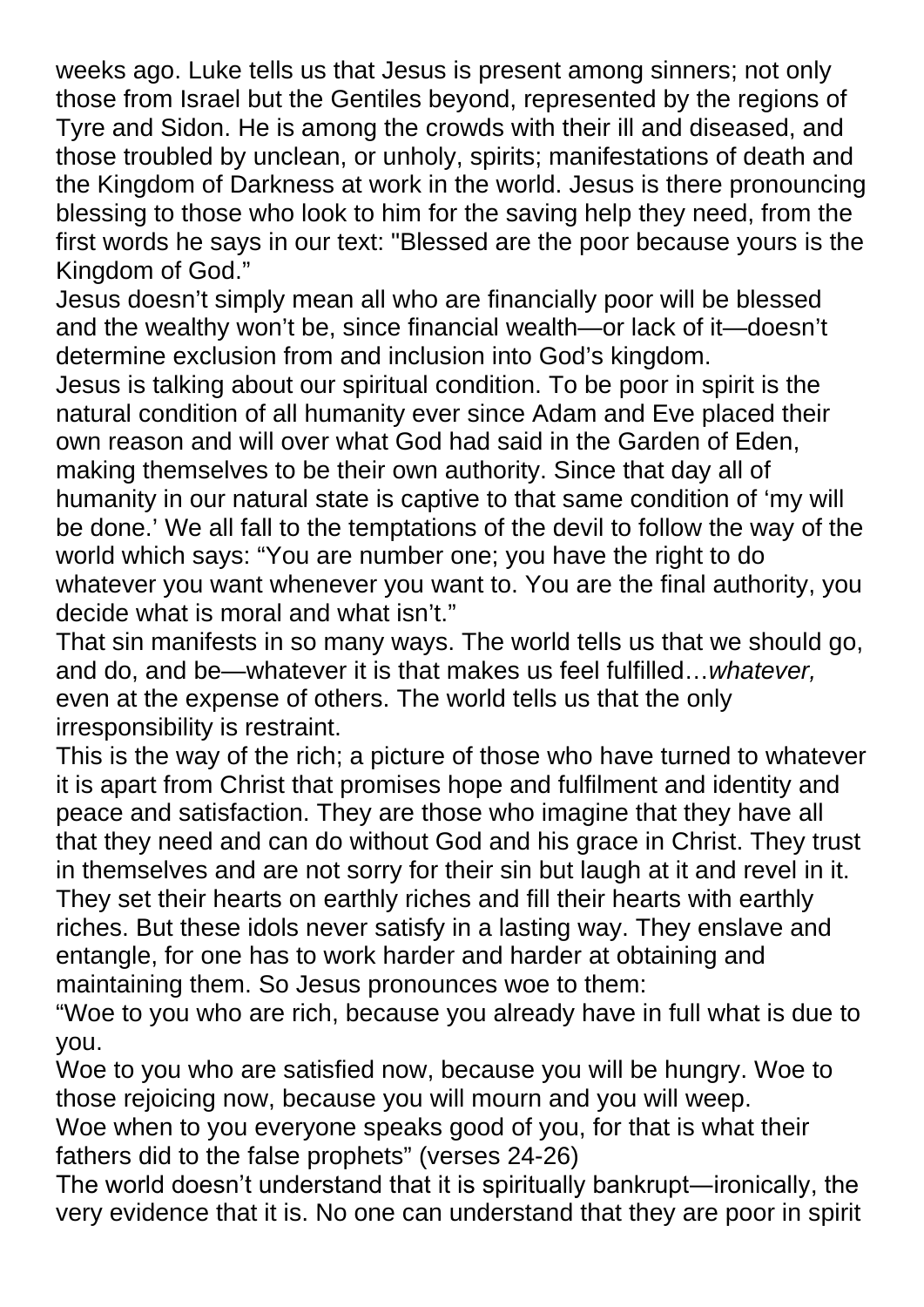and unable to free ourselves from our sinful nature, or its wages of death, or the power of the kingdom of darkness. No one can know their only hope is to cling to nothing other than Christ and his cross unless they have *already* been blessed with faith, created by the Holy Spirit working through God's Word. Jesus says of these: "Theirs is the Kingdom of God".

Today's text is not about Jesus setting up conditions like being miserable, or going hungry, or selling everything we have to live on the streets so as to make God to take more notice of us. Jesus is saying that those who recognise themselves to be poor in spirit, who weep over sin, and who hunger and thirst for God and his gracious help have already been blessed by God because God has *already* gone to work in their hearts, leading them to not use his name in vain but to call on him for forgiveness, help, and thanksgiving, changing their heart to hunger for God's will and gladly feast on his word.

As frail and broken humanity lives in this self-destructing world, the mountain-top experiences are usually few and far between. Most of the time we live on the 'level places' and even in the valleys. Perhaps Luke didn't specify what the 'level place' was, so that the level place can be *our* level place where Jesus where Jesus still stands and blesses those who need his help.

It might be those times in our workplaces or sports clubs or among our families and friends when we were ridiculed for being Christians. It might be times when the physical or emotional frailty or illness we or a loved one suffers through saddens us, or perhaps it is the times our hearts are filled with grief, so badly hurt by others, even fellow Christians. Or perhaps it's grief over our own struggle with sin, so that with the Apostle Paul we lament: "I do not understand what I do. For what I want to do, I do not do, but what I hate, I do...For I have the desire to do what is good, but I cannot carry it out." (Romans 7:15-19). Perhaps it's the times we are all too aware of the devil's attacks on us, the condemnation from him we hear.

That is why God poured out the fullness of his riches in Christ on our bankrupt world. From the moment Jesus came into the world to be a down to earth God when he was born in a smelly and dirty stable in Bethlehem, surrounded by animals and their waste, he came to stand with us, not on the mountaintop, but on the level place; the plains, the wilderness, the valleys, and proclaim good news to us that frees us. It is not the mountain top experiences, not the feelings that will carry us through life, for they are too few and far between. It is Christ who will carry us through life when we are too weak to carry him. He says: "Yours